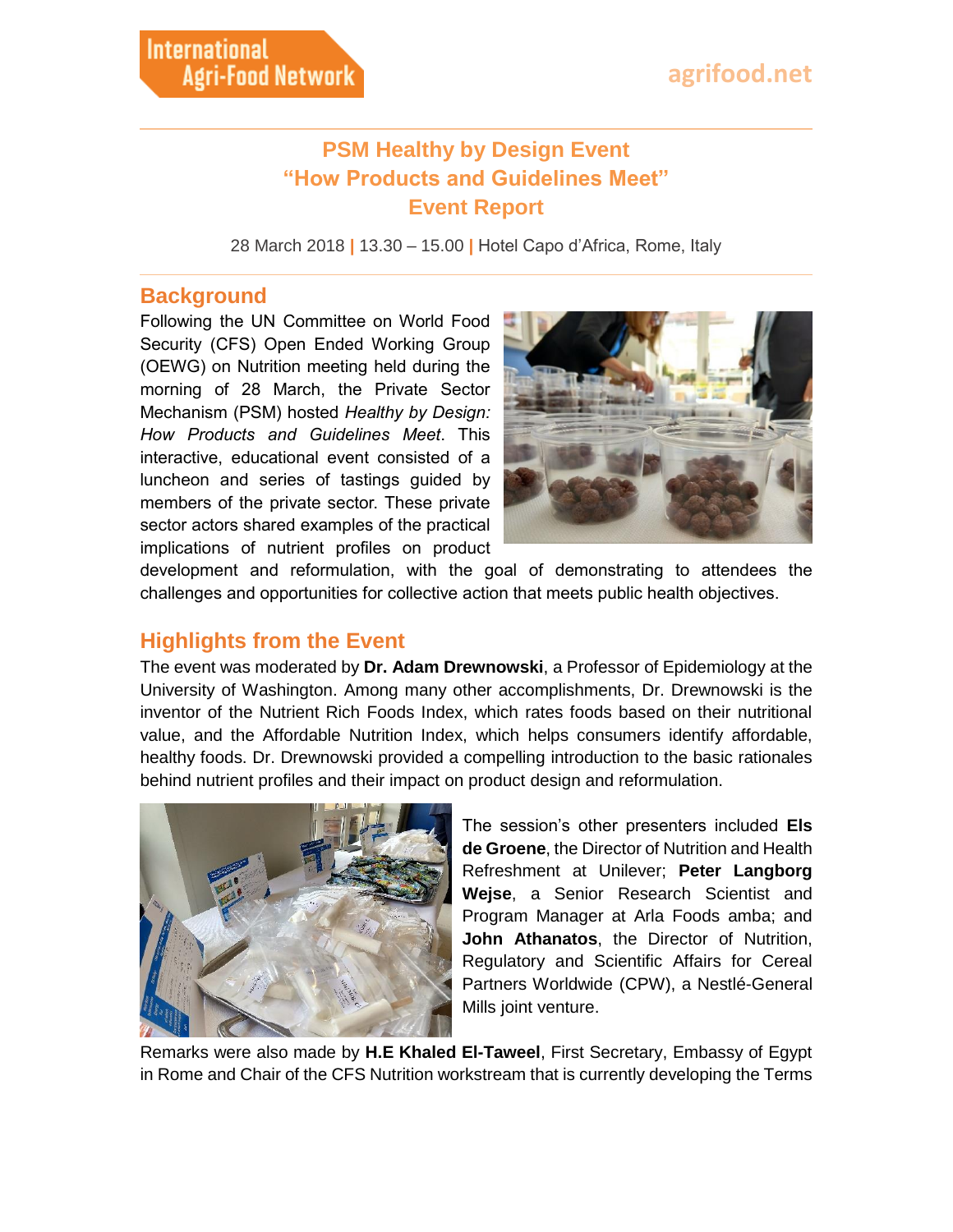of Reference (ToR) for the nutritional guidelines that will constitute CFS' next major policy product; and **H.E Mario Arvelo**, Chair of CFS.

#### **Attendance**

The event was attended by over 40 invitees, including Ambassadors, FAO staffers, members of the Nutrition Technical Task Team (TTT), CFS Bureau Members, private sector actors, and others.

### **Healthy by Design's Key Messages**

● PSM recognizes that reformulation and innovation guided by nutrient profiles can lead to positive public health impacts, such as helping consumers make healthy choices and benefiting overall public health. However, eliminating all forms of malnutrition

requires a range of strategies that work synergistically to improve a population's diet, as any single intervention in isolation will only have a small overall impact.

● Nutrient profiles, which measure a food's overall nutritional value, are being used to inform product (re)formulation by the private sector. Product reformulation is focused on increasing nutrients to be encouraged and decreasing nutrients to be limited, as recommended by health authorities.



- The private sector can help achieve the SDGs by producing foods that are nutrientrich, affordable, sustainable, culturally acceptable, and appealing. Taste, cost, and nutrition are among the global drivers of food choice.
- The private sector welcomes working with governments and other stakeholders to develop harmonized nutrient profiling systems that encourage the design and reformulation of products that are affordable, tasty, nutrient-rich, and safely processed and packaged, all while diligently taking into account the fact that food and diets are diverse and vary by country, region and environment. This kind of cooperative approach would contribute to global public health.
- Assessing consumer needs and expectations is key to the success of reformulated products. The private sector is a supportive partner in improving public health through listening, learning, and sharing expertise to discuss and develop practical opportunities for collective action that meets public health objectives.
- Innovation through reduction of nutrients of concern should be science-based and take into account technical and processing limitations.